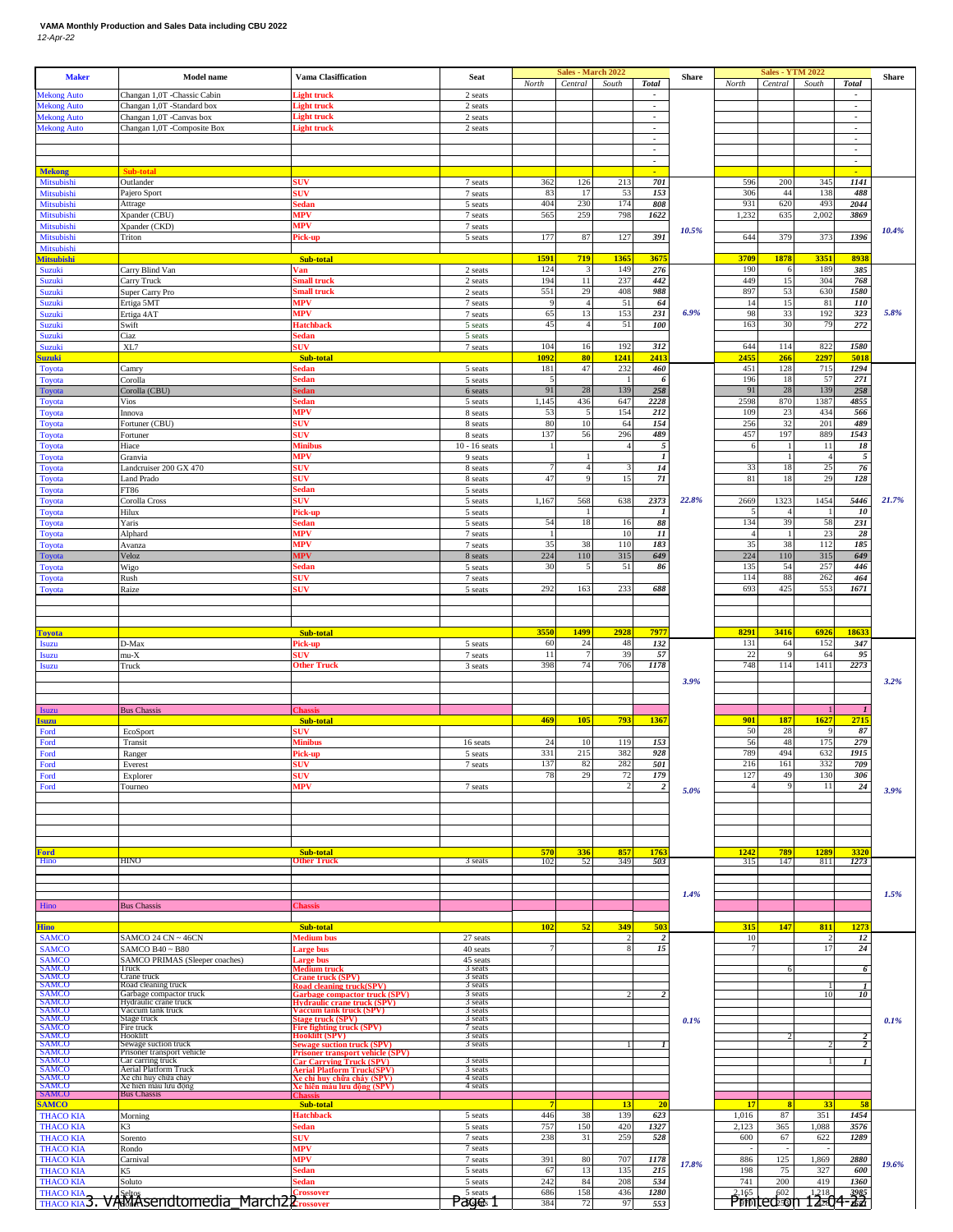| <b>THACO KIA</b>                         | <b>Model name</b>                                                                | Vama Clasiffication                  | <b>Seat</b>          | North                          | Sales - March 2022<br>Central   | South                              | <b>Total</b>                      | <b>Share</b> | North                             | <b>Sales - YTM 2022</b><br>Central<br>South |                          | <b>Total</b>             | <b>Share</b> |
|------------------------------------------|----------------------------------------------------------------------------------|--------------------------------------|----------------------|--------------------------------|---------------------------------|------------------------------------|-----------------------------------|--------------|-----------------------------------|---------------------------------------------|--------------------------|--------------------------|--------------|
|                                          |                                                                                  | Sub-total                            |                      | 3,211                          | 626                             | 2,401                              | 623                               |              | 8699                              | 1774                                        | 632                      | 1679                     |              |
| <b>THACO MAZDA</b>                       | Mazda2                                                                           | edan                                 | 5 seats              | 75                             | 15                              | 39                                 | 129                               |              | 408                               | 147                                         | 219                      | 774                      |              |
| <b>THACO MAZDA</b><br><b>THACO MAZDA</b> | Mazda3<br>CX-5                                                                   | sedan<br><b>Crossover</b>            | 5 seats<br>5 seats   | 455<br>853                     | 110<br>164                      | 220<br>348                         | 785<br>1365                       |              | 1,015<br>2,076                    | 309<br>471                                  | 667<br>1,088             | 1991<br>3635             |              |
| <b>THACO MAZDA</b>                       | Mazda 6                                                                          | sedan                                | 5 seats              | 29                             | 6                               | 45                                 | 80                                |              | 123                               | 24                                          | 114                      | 261                      |              |
| <b>THACO MAZDA</b>                       | <b>BT-50</b>                                                                     | Pick-up                              | 5 seats              | 34                             | 14                              | 42                                 | 90                                | 9.5%         | 95                                | 40                                          | 136                      | 271                      | 10.6%        |
| <b>THACO MAZDA</b>                       | $CX-8$                                                                           | <b>SUV</b>                           | 7 seats              | 223                            | 27                              | 305                                | 555                               |              | 603                               | 74                                          | 535                      | 1212                     |              |
| <b>THACO MAZDA</b>                       | $CX-3$                                                                           | <b>SUV</b>                           | 5 seats              | 103                            | 35                              | 76                                 | 214                               |              | 268                               | 109                                         | 185                      | 562                      |              |
| <b>THACO MAZDA</b>                       | $CX-30$                                                                          | suv                                  | 7 seats              | 56                             | 14                              | 38                                 | 108                               |              | 213                               | 42                                          | 112                      | 367                      |              |
| <b>THACO MAZDA</b>                       |                                                                                  | Sub-total                            |                      | 1828                           | 385                             | 1113                               | 332                               |              | 4801                              | 1216                                        | 3056                     | 9073                     |              |
| <b>THACO PREMIUM</b>                     | Peugeot                                                                          | eugeot                               | 7 seats              | 488                            | 204                             | 429                                | 1121                              |              | 1,432                             | 582                                         | 1,170                    | 3184                     |              |
|                                          |                                                                                  |                                      |                      |                                |                                 |                                    |                                   | 3.2%         |                                   |                                             |                          |                          | 3.7%         |
| <b>PEUGEOT</b>                           |                                                                                  | Sub-total                            |                      | 488                            | 204                             | 429                                | 1121                              |              | 1432                              | 582                                         | 1170                     | 3184                     |              |
| <b>THACO TRUCK</b>                       | K2700 (K200)                                                                     | mall truck                           | 2 seats              | 190                            | 27                              | 134                                | 351                               |              | 485                               | 89                                          | 413                      | 987                      |              |
| <b>THACO TRUCK</b>                       | K3000 (K250)                                                                     | mall truck                           | 2 seats              | 256                            | 39                              | 279                                | 574                               |              | 793                               | 138                                         | 727                      | 1658                     |              |
| <b>THACO TRUCK</b>                       | Thaco truck                                                                      | Light truck                          | 2 seats              | 381                            | 135                             | 393                                | 909                               | 7.0%         | 836                               | 312                                         | 986                      | 2134                     | 6.9%         |
| <b>THACO TRUCK</b>                       | Thaco dumptruck (SPV)                                                            | Dump truck (SPV)                     | 2 seats              | 178                            | 85                              | 358                                | 621                               |              | 328                               | 163                                         | 660                      | 1151                     |              |
| <b>THACO TRUCK</b>                       |                                                                                  |                                      |                      | 1005                           | 286                             | 1164                               | 2455                              |              | 2442                              | 702                                         | 2786                     | 5930                     |              |
| <b>BUS THACO</b>                         | Thaco 28 45 seats                                                                | Sub-total<br>arge bus                | $28 \sim 45$ seats   | $\overline{c}$                 |                                 |                                    | -8                                |              | 8                                 | 3                                           | 19                       | 30                       |              |
| <b>BUS THACO</b>                         | Minibus                                                                          | Minibus                              |                      | 10                             | $\overline{4}$                  | 13                                 | 27                                |              | 31                                | 17                                          | 24                       | 72                       |              |
| <b>BUS THACO</b>                         |                                                                                  | Sub-total                            |                      | 12                             | 5                               | <b>18</b>                          | 35                                | 0.1%         | 39                                | 20                                          | 43                       | 102                      | 0.1%         |
| Honda                                    | CR-V (CKD)                                                                       | SUV-                                 | 7 seats              | 549                            | 144                             | 298                                | 991                               |              | 1271                              | 475                                         | 799                      | 2545                     |              |
| Honda                                    | CITY                                                                             | sedan                                | 5 seats              | 872                            | 366                             | 506                                | 1744                              |              | 1816                              | 1044                                        | 1400                     | 4260                     |              |
| Honda                                    | Jazz                                                                             | sedan                                | 5 seats              |                                |                                 |                                    |                                   |              |                                   |                                             |                          |                          |              |
| Honda                                    | Accord                                                                           | sedan                                | 5 seats              | $\overline{1}$                 |                                 | 18                                 | 20                                |              | $\overline{7}$                    | 8                                           | 45                       | 60                       |              |
| Honda                                    | Odyssey                                                                          | <b>MPV</b>                           | 7 seats              |                                |                                 |                                    |                                   | 10.3%        |                                   |                                             |                          |                          | 10.7%        |
| Honda                                    | Civic                                                                            | sedan                                | 5 seats              | 41                             | 24                              | 112                                | 177                               |              | 89                                | 66                                          | 318                      | 473                      |              |
| Honda                                    | Brio                                                                             | sedan                                | 5 seats              | 104                            | 79                              | 79                                 | 262                               |              | 420                               | 365                                         | 293                      | 1078                     |              |
| Honda                                    | HR-V                                                                             | <b>SUV</b>                           | 5 seats              | 154<br>1721                    | 114<br>728                      | 142<br>115                         | 410<br>3604                       |              | 294<br>3897                       | 222<br>2180                                 | 273<br>3128              | 789<br>920:              |              |
| <b>Honda</b><br><b>VINAMOTOR</b>         | Hyundai                                                                          | <b>Sub-Total</b><br><b>Large bus</b> | 29-80 Seats          | 9                              |                                 |                                    | - 9                               |              | 21                                |                                             |                          | $21\,$                   |              |
|                                          |                                                                                  | <b>Medium</b> truck                  | Under 10T            | 25                             |                                 |                                    | 25                                |              | 70                                |                                             |                          | $70\,$                   |              |
| <b>VINAMOTOR</b><br><b>VINAMOTOR</b>     | Hyundai<br>Vinamotor Cabstar                                                     | Small truck                          | Under 3.5T           |                                |                                 |                                    |                                   | 0.1%         |                                   |                                             |                          |                          | 0.1%         |
|                                          |                                                                                  |                                      |                      | 34                             |                                 |                                    | 34                                |              | 91                                |                                             |                          | 91                       |              |
| <b>VINAMOTOR</b>                         |                                                                                  | <b>Sub-Total</b>                     |                      |                                |                                 |                                    |                                   |              |                                   |                                             |                          |                          |              |
| <b>VEAM</b>                              | <b>VEAM Motor</b>                                                                | <b>Light truck</b>                   | $2 - 3$              | 36                             | <sup>Q</sup>                    | 29                                 | 74                                |              | 54                                | 15                                          | 84                       | 153                      |              |
| <b>VEAM</b>                              | MAZ                                                                              | Medium truck                         | $2 - 3$              |                                |                                 |                                    |                                   | 0.2%         |                                   |                                             |                          |                          | 0.2%         |
| <b>VEAM</b>                              |                                                                                  |                                      |                      |                                |                                 |                                    |                                   |              |                                   |                                             |                          |                          |              |
| <b>VEAM</b>                              |                                                                                  |                                      |                      | 36                             | 9                               | 29                                 | 74                                |              | 54                                | 15                                          | 84                       | 153                      |              |
| <b>TCIEV</b>                             | Sunny XL                                                                         | Sedan                                | 5 seats              |                                |                                 |                                    |                                   |              |                                   |                                             |                          |                          |              |
| <b>TCIEV</b>                             | Sunny XV                                                                         | sedan                                | 5 seats              |                                |                                 |                                    |                                   |              |                                   |                                             |                          |                          |              |
| <b>TCIEV</b>                             | X-Trail 2.0L                                                                     | <b>SUV</b>                           | $5 + 2$ seats        |                                |                                 |                                    |                                   |              |                                   |                                             |                          |                          |              |
| <b>TCIEV</b>                             | X-Trail 2.5L                                                                     | <b>SUV</b>                           | $5 + 2$ seats        |                                |                                 |                                    |                                   |              |                                   |                                             |                          |                          |              |
| <b>TCIEV</b>                             |                                                                                  |                                      |                      |                                |                                 |                                    |                                   |              |                                   |                                             |                          |                          |              |
| <b>HYUNDAI</b>                           | County                                                                           | Medium bus                           | 29 seats             |                                |                                 |                                    |                                   |              |                                   |                                             |                          |                          |              |
| <b>HYUNDAI</b>                           |                                                                                  |                                      | 3 seats              |                                |                                 |                                    |                                   |              |                                   |                                             |                          |                          |              |
|                                          | Mighty CBU                                                                       | <b>Light truck</b>                   | 3 seats              |                                |                                 |                                    | 176                               | 0.5%         | 178                               | 38                                          | 268                      | 484                      | 0.6%         |
| <b>HYUNDAI</b>                           | Mighty CKD                                                                       | <b>Light truck</b>                   |                      | 56                             | 16                              | 104                                |                                   |              |                                   | 38                                          |                          |                          |              |
| <b>DOTHANH</b>                           |                                                                                  |                                      |                      | 56                             | 16                              | 104                                | 176                               |              | 178                               |                                             | 268                      | 484                      |              |
| <b>VIDABUS</b><br><b>VIDABUS</b>         | ${\rm G}8$<br>G11                                                                | arge bus                             | 29-34 seats          |                                |                                 |                                    |                                   |              |                                   |                                             |                          |                          |              |
| <b>VIDABUS</b>                           | G12                                                                              | <b>Large bus</b><br>Large bus        | 47 seats<br>47 seats |                                |                                 |                                    |                                   |              |                                   |                                             |                          |                          |              |
| <b>VIDABUS</b>                           | <b>GVD090</b>                                                                    | arge bus                             |                      |                                |                                 |                                    |                                   |              |                                   |                                             |                          |                          |              |
| <b>VIDABUS</b>                           | GDW6117                                                                          | arge bus                             | 47 seats             |                                |                                 |                                    |                                   |              |                                   |                                             |                          |                          |              |
| <b>VIDABUS</b>                           | Lestar                                                                           | Medium bus                           | 29 seats             |                                |                                 |                                    |                                   |              |                                   |                                             |                          |                          |              |
| <b>VIDABUS</b>                           | <b>BC095</b>                                                                     | City bus                             | 60 seats             |                                |                                 |                                    |                                   |              |                                   |                                             |                          |                          | 0.0%         |
| <b>VIDABUS</b>                           | <b>BC110</b>                                                                     | City bus                             | 70-80 seats          |                                |                                 |                                    |                                   |              |                                   |                                             |                          |                          |              |
| <b>VIDABUS</b>                           | <b>BS 106 CNG</b>                                                                | <b>City bus</b>                      |                      |                                |                                 |                                    |                                   |              |                                   |                                             |                          |                          |              |
| <b>VIDABUS</b>                           | BS 106 DIESEL                                                                    | City bus                             |                      |                                |                                 |                                    |                                   |              |                                   |                                             |                          |                          |              |
| <b>VIDABUS</b>                           | <b>BS 090 DIESEL</b>                                                             | City bus                             |                      |                                |                                 |                                    |                                   |              |                                   |                                             |                          |                          |              |
| <b>DAEWOO BUS</b>                        |                                                                                  |                                      |                      |                                |                                 |                                    |                                   |              |                                   |                                             |                          |                          |              |
|                                          |                                                                                  | <b>Sub-Total</b>                     |                      |                                |                                 |                                    |                                   |              |                                   |                                             |                          |                          |              |
|                                          |                                                                                  |                                      |                      |                                |                                 |                                    |                                   |              |                                   |                                             |                          |                          |              |
|                                          |                                                                                  |                                      |                      |                                |                                 |                                    |                                   |              |                                   |                                             |                          |                          |              |
|                                          |                                                                                  |                                      |                      |                                |                                 |                                    |                                   |              |                                   |                                             |                          |                          |              |
|                                          |                                                                                  |                                      |                      |                                |                                 |                                    |                                   |              |                                   |                                             |                          |                          |              |
|                                          |                                                                                  |                                      |                      |                                |                                 |                                    |                                   |              |                                   |                                             |                          |                          |              |
|                                          |                                                                                  |                                      |                      |                                |                                 |                                    |                                   |              |                                   |                                             |                          |                          |              |
|                                          |                                                                                  | <b>Sub-Total</b>                     |                      |                                |                                 |                                    |                                   |              |                                   |                                             |                          |                          |              |
|                                          |                                                                                  |                                      |                      |                                |                                 |                                    |                                   |              |                                   |                                             |                          |                          |              |
|                                          |                                                                                  |                                      |                      |                                | Sales - March 2022              |                                    |                                   |              |                                   | <b>Sales - YTM 2022</b>                     |                          |                          |              |
|                                          | <b>Vehicle Type</b>                                                              |                                      |                      | <b>North</b>                   | <b>Central</b> South            |                                    | <b>Total</b>                      |              | North                             | Central South                               |                          | <b>Total</b>             |              |
|                                          | Passenger cars (PC)                                                              |                                      |                      |                                |                                 |                                    |                                   |              |                                   |                                             |                          |                          |              |
| $\mathbf{1}$                             | Sedans                                                                           |                                      |                      | 4,553                          | 1,612                           | 3,042                              | 9,207                             |              | 11,476                            | 4,360                                       | 7,996                    | 23,832                   |              |
| $\overline{c}$                           | Sport utility vehicles (SUV)                                                     |                                      |                      | 3,828                          | 1,452                           | 3,218                              | 8,498                             |              | 9,513                             | 3,695                                       | 7,779                    | 20,987                   |              |
| 3                                        | <b>Cross-over cars</b>                                                           |                                      |                      | 1,923                          | 394                             | 881                                | 3,198                             |              | 5,211                             | 1,326                                       | 2,734                    | 9,271                    |              |
| 4                                        | Multi-purpose vehicles (MPV)                                                     |                                      |                      | 1,343                          | 510                             | 2,300                              | 4,153                             |              | 2,606                             | 990                                         | 5,043                    | 8,639                    |              |
| 5                                        | <b>Convertible cars</b>                                                          |                                      |                      | $\overline{\phantom{a}}$       | $\overline{\phantom{a}}$        | $\overline{\phantom{a}}$           | $\overline{\phantom{a}}$          |              | $\overline{\phantom{a}}$          | $\overline{\phantom{a}}$                    | $\overline{\phantom{a}}$ | $\overline{\phantom{a}}$ |              |
| 6                                        | Hatchback                                                                        |                                      |                      | 491                            | 42                              | 190                                | 723                               |              | 1,179                             | 117                                         | 430                      | 1,726                    |              |
| $\tau$<br>8                              | Others (please specify)                                                          |                                      |                      |                                | $\overline{\phantom{a}}$        | $\overline{\phantom{a}}$<br>$\sim$ | $\overline{\phantom{a}}$          |              | $\overline{\phantom{a}}$          |                                             |                          |                          |              |
| 9                                        | Mercedes-Benz's PC subtotal<br>Lexus's PC subtotal                               |                                      |                      | 63                             | $\sim$                          | 57                                 | 120                               |              | 211                               |                                             | 183                      | 394                      |              |
| 10                                       | <b>Thaco Premium subtotal</b>                                                    |                                      |                      | 50                             | 9                               | 61                                 | 120                               |              | 189                               | 27                                          | 208                      | 424                      |              |
| 11                                       | <b>Thaco Peugeot's PC subtotal</b>                                               |                                      |                      | 488                            | 204                             | 429                                | 1,121                             |              | 1,432                             | 582                                         | 1,170                    | 3,184                    |              |
|                                          | <b>Subtotal</b>                                                                  |                                      |                      | 12,739                         | 4,223                           | 10,178                             | 27,140                            |              | 31,817                            | 11,097                                      | 25,543                   | 68,457                   |              |
|                                          | In percentage (%)                                                                |                                      |                      | 46.94%                         | 15.56%                          | 37.50% 100.00%                     |                                   |              | 46.48%                            | 16.21%                                      |                          | 37.31% 100.00%           |              |
| $\mathbf{H}$                             | <b>Commercial vehicles (CV)</b>                                                  |                                      |                      |                                |                                 |                                    |                                   |              |                                   |                                             |                          |                          |              |
|                                          | <b>Trucks</b>                                                                    |                                      |                      |                                |                                 |                                    |                                   |              |                                   |                                             |                          |                          |              |
| 11                                       | Pick-ups                                                                         |                                      |                      | 602                            | 341                             | 599                                | 1,542                             |              | 1,664                             | 981                                         | 1,294                    | 3,939                    |              |
| 12                                       | Vans                                                                             |                                      |                      | 124                            | $\boldsymbol{\beta}$            | 149                                | 276                               |              | 190                               | 6                                           | 189                      | 385                      |              |
| 13                                       | Small trucks $(G.V.M \le 5,000 \text{ Kg})$                                      |                                      |                      | 1,191                          | 106                             | 1,058                              | 2,355                             |              | 2,624                             | 295                                         | 2,074                    | 4,993                    |              |
| 14                                       | Light trucks (5,000 Kg < G.V.M ≤ 10,000 Kg)                                      |                                      |                      | 473                            | 160                             | 526                                | 1,159                             |              | 1,068                             | 365                                         | 1,338                    | 2,771                    |              |
| 15                                       | Medium trucks $(10,000 \text{ kg} < \text{G.V.} \text{M} \le 24,000 \text{ kg})$ |                                      |                      | 25                             | $\blacksquare$                  | $\overline{\phantom{a}}$           | 25                                |              | 70                                | 6                                           |                          | 76                       |              |
| 16                                       | $(24,000 \text{ Kg} < G.V.M < 45,000 \text{ Kg})$<br><b>Heavy-duty trucks</b>    |                                      |                      |                                |                                 | $\overline{\phantom{a}}$           |                                   |              |                                   |                                             |                          |                          |              |
| 17                                       | $(G.V.M \ge 45,000 Kg)$<br>Super heavy trucks                                    |                                      |                      | ٠                              | $\overline{\phantom{a}}$        | $\overline{\phantom{a}}$           | $\overline{\phantom{a}}$          |              |                                   |                                             |                          |                          |              |
| 18                                       | <b>Other Trucks</b>                                                              |                                      |                      | 500                            | 126                             | 1,055                              | 1,681                             |              | 1,063                             | 261                                         | 2,222                    | 3,546                    |              |
| 19                                       | <b>Tractor trucks</b>                                                            |                                      |                      | ٠.<br>$\overline{\phantom{a}}$ | $\overline{\phantom{a}}$        | $\overline{\phantom{a}}$           | $\overline{\phantom{a}}$          |              |                                   | $\overline{\phantom{a}}$                    |                          | $\blacksquare$           |              |
| 20                                       | Mercedes-Benz's CV (FUSO) subtotal<br><b>Subtotal</b>                            |                                      |                      | 2,915                          | $\overline{\phantom{a}}$<br>736 | $\overline{\phantom{a}}$<br>3,387  | $\overline{\phantom{a}}$<br>7,038 |              | $\overline{\phantom{a}}$<br>6,679 | 1,914                                       | $\blacksquare$<br>7,117  | 15,710                   |              |
|                                          | In percentage $(\% )$                                                            |                                      |                      | 41.42%                         | 10.46%                          | 48.12%                             | 100.00%                           |              | 42.51%                            | 12.18%                                      |                          | 45.30% 100.00%           |              |
|                                          | <b>Buses</b>                                                                     |                                      |                      |                                |                                 |                                    |                                   |              |                                   |                                             |                          |                          |              |
| No                                       | $^{21}_{22}$ 3. VAMMASSEDGLE CATE dia March 22                                   |                                      | Page 2               | 35                             | 14                              | 136                                | 185<br>$\boldsymbol{2}$           |              |                                   |                                             | Printed on 12-04-22      |                          |              |